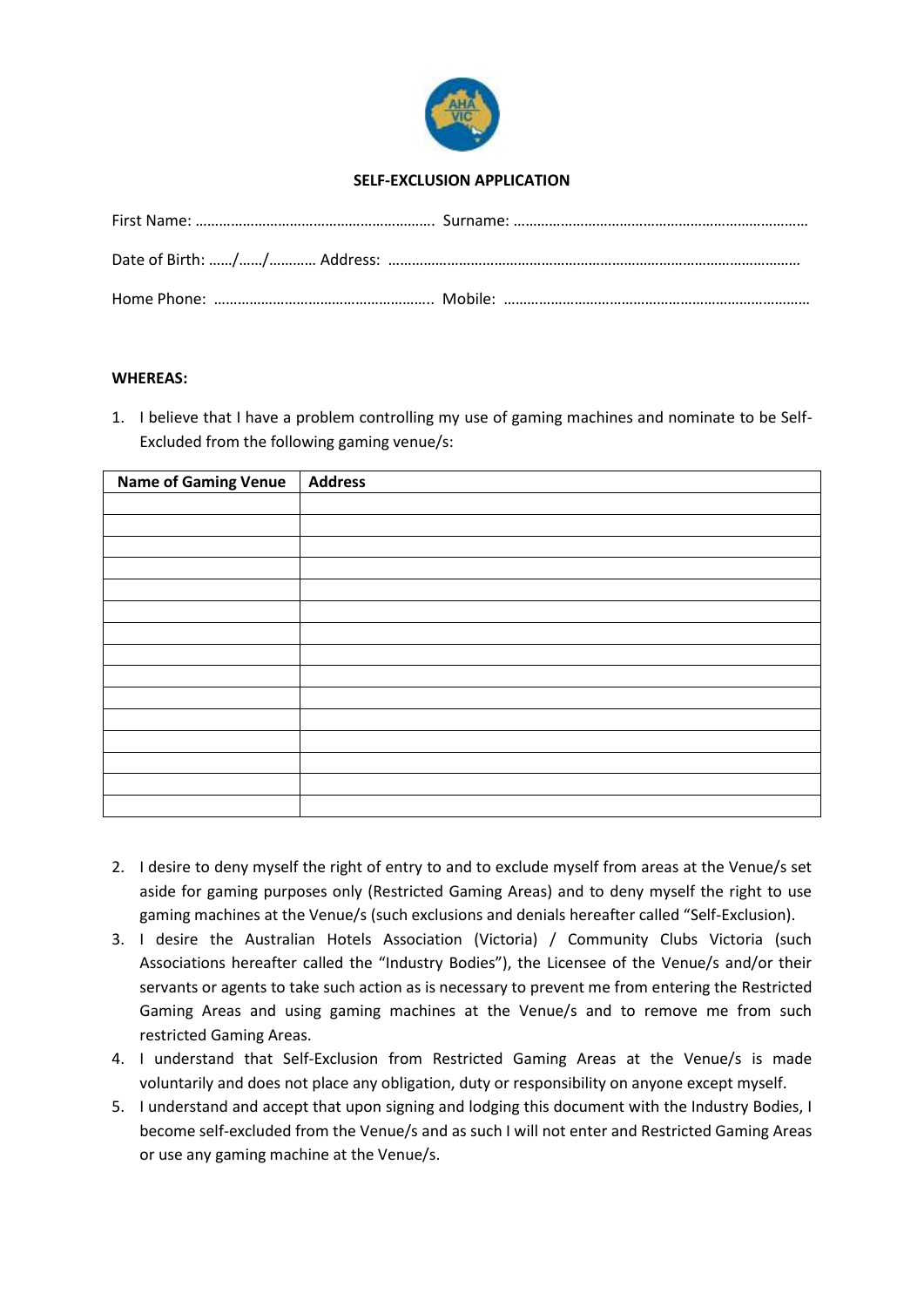- 6. I understand and accept that upon signing and lodging this document with the Industry Bodies, I become ineligible to participate in any gaming-related loyalty program administered by or on behalf of a gaming venue for the period of Self-Exclusion. I authorise the Industry Bodies to forward details of my Self-Exclusion to administrators of such programs.
- 7. I understand and desire that Self-Exclusion from the Venue/s will remain in force for a minimum period of six (6) months to maximum period of two (2) years.

*Please circle one:*

| months | months<br>∸∸ | montns : | vears |
|--------|--------------|----------|-------|

# **UNDERTAKINGS**

- 8. I UNDERTAKE that I will, during the Period of Self-Exclusion:
	- a) consider myself as a Self-Excluded Person;
	- b) not withdraw or revoke any undertakings, authorities, release, covenant and/or indemnity contained in this Deed;
	- c) not enter the Restricted Gaming Areas at the Venue/s and will not use the gaming machines at the Venue/s;
	- d) immediately stop using gaming machines and/or leave the Restricted Gaming Areas at the Venue/s at the request of the Industry Bodies, the Licensee of the Venue/s and/or their servants or agents;
	- e) seek and continue to seek the assistance of a Problem Gaming Counsellor; and,
	- f) not seek to become a member of any gaming-related loyalty program administered by or on behalf of a gaming venue.

## **AUTHORITY**

- 9. I AUTHORISE the Industry Bodies, the Licensee of the Venue/s and/or their servants or agents during the Period of Self-Exclusion:
	- a) to ask me to immediately stop using gaming machines and/or to immediately leave the Restricted Gaming Areas at the Venue/s;
	- b) if I refuse to immediately stop using gaming machines and/or to immediately leave the Restricted Gaming Areas as the Venue/s, to take such action as is necessary to remove me from such Restricted Gaming Area/s and/or the Venue/s and to stop me using any gaming machine at the Venue/s; and,
	- c) to take such other action as the Industry Bodies, the Licensee of the Venue/s and/or their servants or agents deem necessary to prevent me from entering the Restricted Gaming Areas and from using gaming machines at the Venue/s and to remove me from such Restricted Gaming Areas and/or the Venue/s.
- 10. I confirm that the photo I have attached is a current photo of me taken within the last three (3) months of the date of this application.
- 11. I AUTHORISE the Industry Bodies to retain a copy of my photograph and all records relating to my Self-Exclusion and to deal with such copies and records as it sees fit in connection with the Industries Bodies Self-Exclusion Program, including anonymous collection of data by the Industry Bodies.

I further authorise the Industry Bodies and nominated venues to notify any relevant persons, including servants and agents of the nominated venues of my undertaking of Self-Exclusion in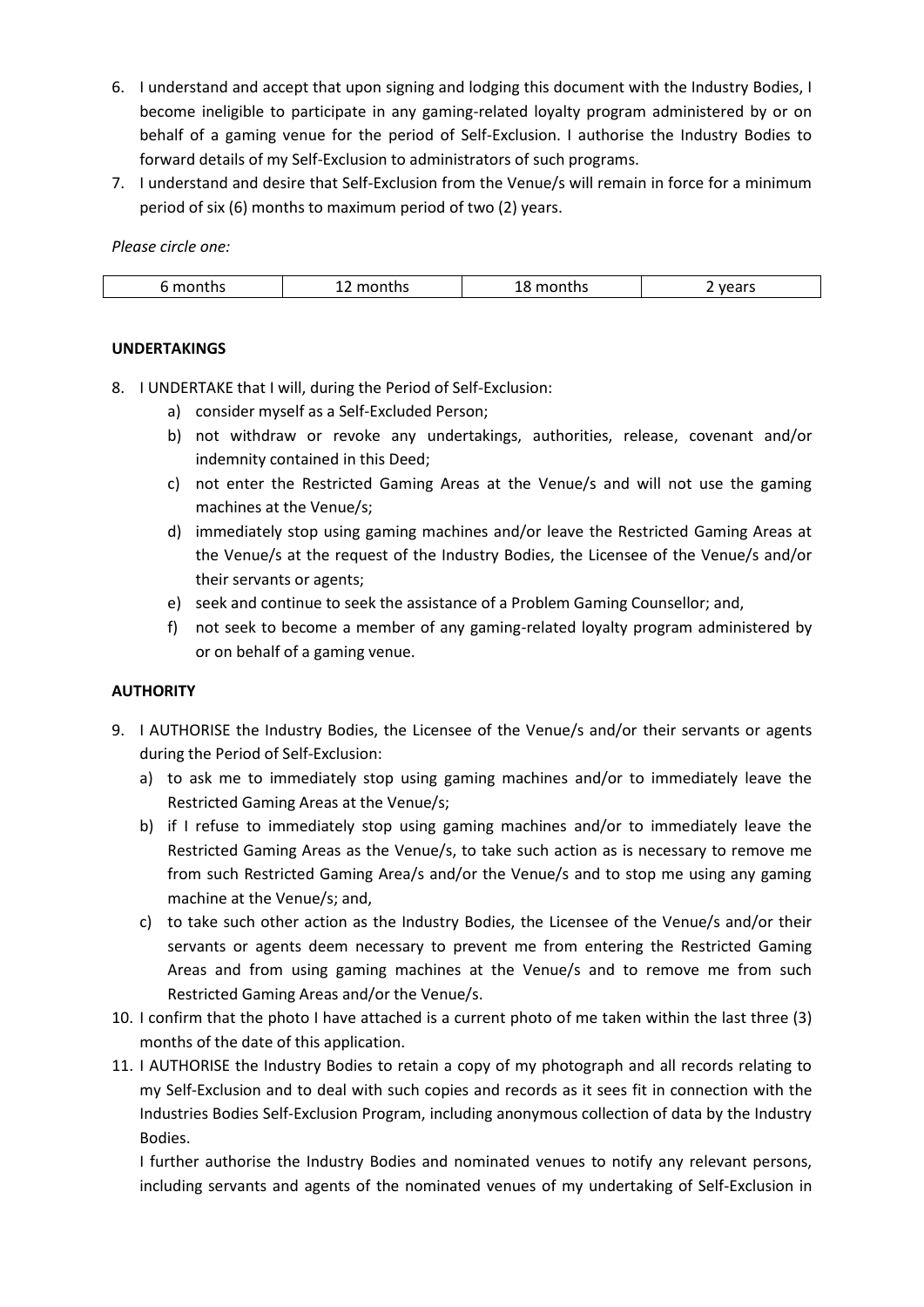order that my details may be deleted from their records to enable them to cancel participation of any venue promotions.

- 12. I AUTHORISE the Industry Bodies, the Licensee of the Venue/s and/or their servants or agents, within the Period of Self-Exclusion, to retain and display my photograph and name at the Venue/s in an area accessible to Venue staff and not the general public for the purpose of allowing Venue staff to identify me as a Self-Excluded Person, AND I FURTHER AUTHORISE the use of the photograph for this purpose.
- 13. I AUTHORISE the Industry Bodies and nominated venues to notify and relevant persons, including servants and agents of the nominated venues to do all such things necessary to prevent access to and/or remove my participation in any gaming-related loyalty program.
- 14. I understand and accept that although I give the above authorities there is no obligation, duty and/or responsibility on the Industry Bodies, the Licensee of the Venue/s and/or their servants or agents to undertake any or all of the actions or things so authorised.

### **RELEASE**

- 15. I and my administrators and assigns HEREBY RELEASE AND COVENANT NOT TO SUE the Industry Bodies, the Gaming Operators, the Licensee of the Venue/s, their nominees, servants, agents, contractors, (including the legal personal representatives of any such persons) and the Victorian Commission for Gambling and Liquor Regulation (VCGLR) (the Released Persons) from all actions, suits, claims and demands whatsoever which, but for this document, could now or hereafter be asserted brought or made by me, or by anyone on my behalf, arising from any damage or injury or otherwise caused directly or indirectly as a result of any act, default or omission of the Released Persons in relation to this Self-Exclusion, including but not limited to:
	- a) the display, keeping and dissemination of photographs and records relating to my Self-Exclusion;
	- b) any interviews with me relating to Self-Exclusion;
	- c) preventing me from entering the Restricted Gaming Areas of the Venue/s and/or the Venue/s, from using gaming machines at the Venue/s, removing me from Restricted Gaming Areas and/or the Venue/s, and stopping me using gaming machines at the Venue/s; and
	- d) wholly or in part failing to act upon or respond to my desire for and my undertakings and/or authorities in respect of my Self-Exclusion.
- 16. I accept that the Industry Bodies, the Licensee of the Venue/s, their nominees, servants or agents, contractors and/or legal personal representatives may plead this release and covenant not to sue as an absolute bar to any and all actions, suits, claims and demands made by me my administrators and assigns or on my behalf whether made now, proceeding, or hereafter arising directly or indirectly in any way whatsoever out of my Self Exclusion.

### **INDEMNITY**

17. I and my administrators and assigns now and will at all times in the future INDEMNIFY AND KEEP INDEMNIFIED the Industry Bodies, the Licensee of the Venue/s, their servants or agents, nominees, contractors, and the legal personal representatives of such persons and the VCGLR (the Indemnified Persons) against all actions, liabilities, proceedings, losses, claims, damages, costs and expenses which the Indemnified Persons may suffer, incur or sustain in connection with or arising directly or indirectly from any act, default or omission by or on behalf of the Indemnified Persons in relation to my Self-Exclusion.

### **ACKNOWLEDGMENTS**